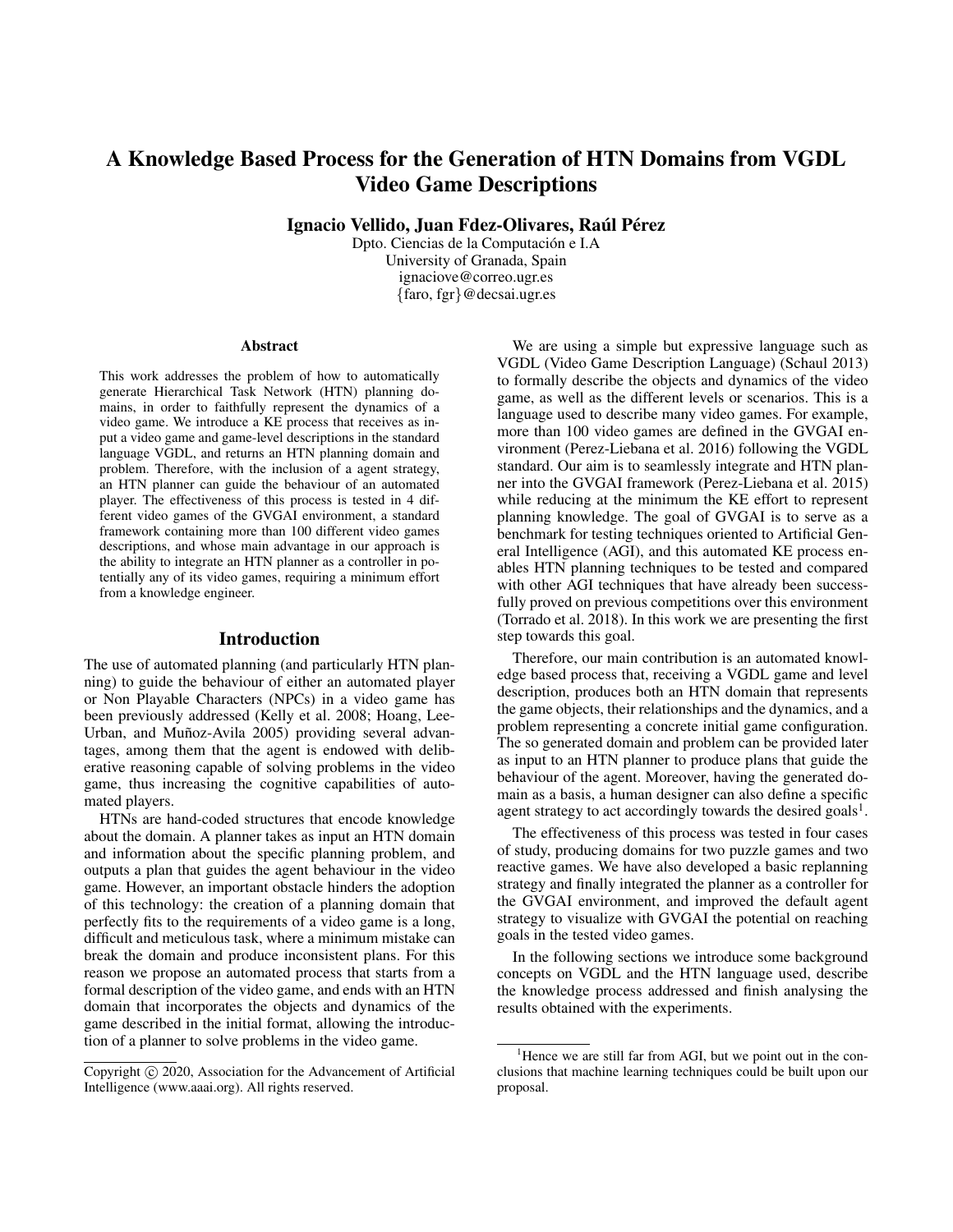```
SpriteSet
  user
           > VerticalAvatar
  boulder > Missile
                             orientation=DOWN
```

```
InteractionSet
   user boulder > killIfFromAbove
```
(c) An example of an interaction between the objects (d) An ending criteria for the game.

Figure 1: The four parts that compose a VGDL game description.

# Related Work

The generation of planning domains from descriptions represented in domain-specific languages has been addressed previously in approaches like (Castillo et al. 2010) for eLearning scheduling, (González-Ferrer, Fernández-Olivares, and Castillo 2013) for Business Process Management, and (Fdez-Olivares et al. 2011) for supporting clinical processes. All these works use a language related to a concrete problem and generate planning domains that support expert decision making.

Regarding video games, automated planning has for long been considered an enabling technology to control the behaviour of deliberative agents. (Cerny et al.  $2016$ ) shows an in-depth review of related work about planning and video games. Nevertheless, up to the authors' knowledge, the works are focused on evaluating the performance of planners, and planning domains are manually represented. In most of the cases, only a single planning domain is represented and planner performance is evaluated on different problems (or game scenarios/levels). On the other hand, approaches like (Geffner and Geffner 2015) go further, and show that planning algorithms are competitive with respect to standard techniques in Atari video games, but without a compact PDDL-model for those games. Regarding video game frameworks, several planning architectures have been integrated with standard frameworks like Star-Craft (Martínez and Luis 2018) or Minecraft (Bonanno et al. 2016), based on the idea of evaluating the performance of an online planning architecture using a single planning domain.

It is widely known that machine learning techniques have proven to be useful when applied to video games. Concerning GVGAI, some approaches provide results that allow reactive controllers to learn with relative success (Torrado et al. 2018). However, these controllers lack deliberative capabilities. On the other hand, in this paper we are interested in HTN approaches, which are well suited to providing knowledge to deliberative agents, although a knowledge engineer needs to provide advice to obtain an effective controller. For these cases approaches like (Gopalakrishnan 2017) and (Zhuo et al. 2009) propose different methodologies to learn HTN domain structures automatically. We point out in the last section a research direction to address this issue.

LevelMapping  $u >$ user  $b >$  boulder (a) Definition of the objects and their parameters. (b) Characters that represents each object in the level definition file. TerminationSet SpriteCounter stype=user limit=0 win=False



As previously mentioned, we are concerned with the video game framework GVGAI (Perez-Liebana et al. 2016) (described later). To the best of our knowledge, the only attempt of applying planning to this framework is (Couto Carrasco 2015), where authors manually define a controller for puzzle games using PDDL. The approach here presented tries to go one step further, by proposing a methodology to automatically generate HTN planning domains from *any* video game described in VGDL in this framework, and integrating an HTN planner in order to control the behaviour of an automated player.

#### Background

### GVGAI and VGDL

GVGAI (General Video Game AI) (Perez-Liebana et al. 2016) is a framework for evaluating the performance and generalization capabilities of AI-based techniques in multiple domains (video games), and includes a vast variety of video games descriptions and levels of all kind. Although the framework is oriented to address problems of General Artificial Intelligence, we aim to use this framework as a workbench for planning techniques, specially for the integration of planning and acting.

The underlying language that GVGAI uses for video games descriptions is a variant of VGDL (Video Game Description Language) (Schaul 2013), a high-level language to describe video games, focused on speed and simplicity. There is a huge variety of predefined types in VGDL, ranging from static ones to different classes of NPCs and agents, making possible to define many types of video games.

A VGDL game is specified with two text files, one detailing the types of objects, their relationships and dynamics (a video game description file), and another describing the game level, representing an initial configuration for the objects involved in the game. A VGDL description is structured in four parts (see Figures 1a, 1b, 1c and 1d):

• **SpriteSet**: A specification of game objects (avatar, enemies, walls, missiles, etc.). Figure 1a shows an example of object definition and their attributes, where we can see that *boulder* is a missile (an object with a continuous movement) that only goes downward. VGDL incorporates a set of default avatars (according to the different types of available actions that an avatar can execute), for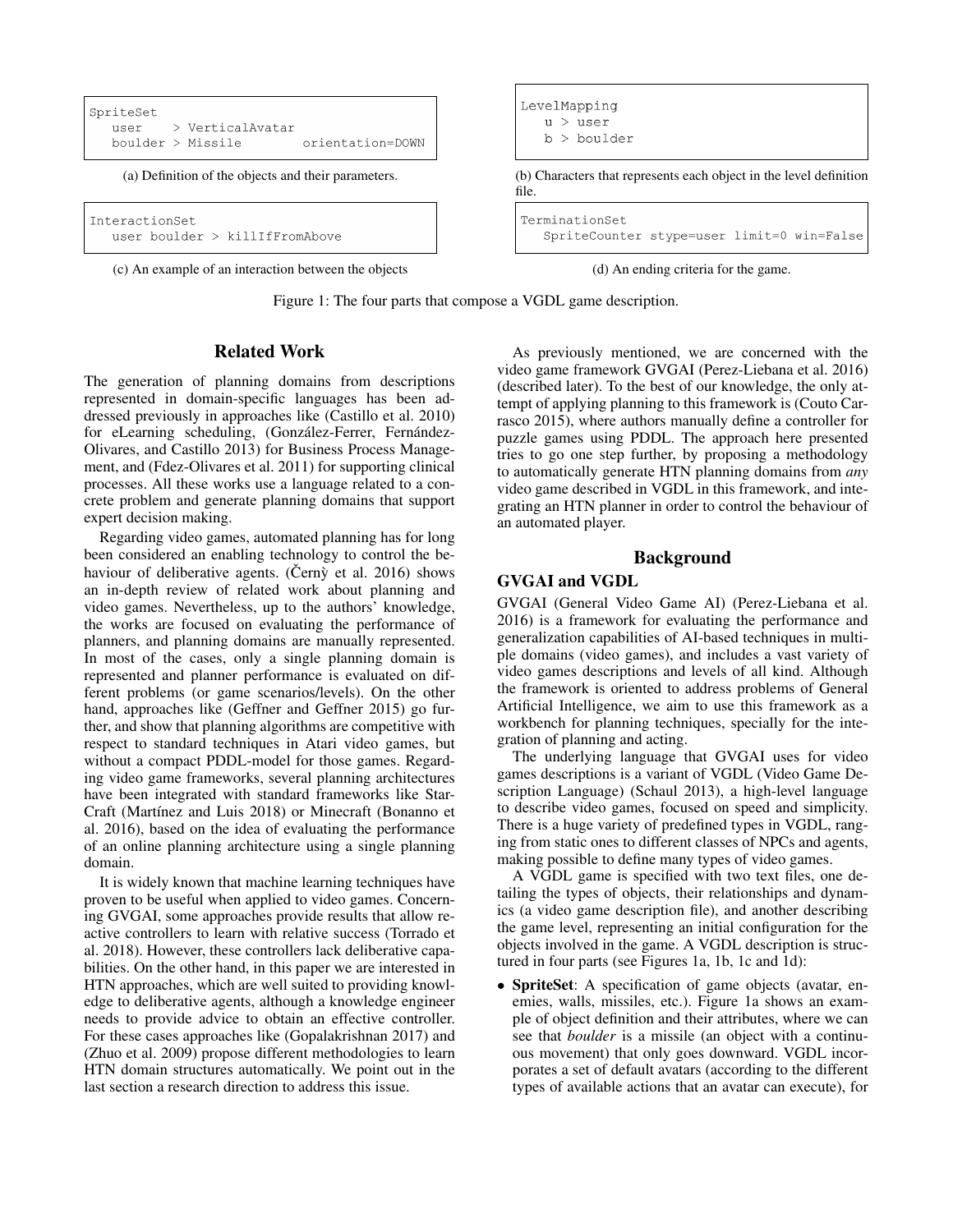

Figure 2: Level representation in GVGAI. Notice how each character represents an instance of an object. For example: "*w*" means *wall*, "." means a free cell, "*A*" means *avatar* and each number a different enemy.

example, the same figure shows that *user* is an instance of *VerticalAvatar*, i.e., a player agent with two available movements, *up* and *down*. The declaration of game objects can also be hierarchical, allowing the inheritance of attributes and behaviour.

- LevelMapping: A set of characters used in a level file to represent the objects that appears in a game level scenario. Figure 1b shows how the *boulder* and *user* objects are respectively represented as *b* and *u* in the level description.
- InteractionSet: A specification of the interactions between the objects, indicating which actions have to be executed over objects (by the game engine) when they collide with each other. In the same way as sprites, there is a previously defined repertory of interactions in VDGL. In Figure 1c we can see an interaction between *boulder* and *user*, called *killIfFromAbove*, meaning that the boulder "kills" the avatar user if the former falls from above the latter. The order upon which the objects are defined is relevant, being the first one the producer of the action and the second one the receiver of the effects.
- **TerminationSet:** A list of criteria that makes the game finalize. We can see in Figure 1d an example, stating that when the number of *users* alive in the game reaches zero, the game ends and the agent loses.

A game level file is composed of a 2D matrix of characters where each cell indicates the starting position of an object instance. Each character is associated with its object as stated in the *LevelMapping* section. Figure 2 shows the transformation from the level description to the visual representation in GVGAI.

We can see that the video game description and its different levels follows a similar conceptualization to the HTN domain representation and its associated problems. Furthermore, the turn-based cycle characteristic of tile-based video games reassembles a recursive HTN-task with termination criteria. These similarities will be exploited in the section devoted to the methodology.

### HPDL

Regarding knowledge representation and reasoning, we are using HPDL and SIADEX, a planning language and a planner designed to represent HTN problems successfully applied to several application domains (Fdez-Olivares et al. 2006; Fdez-Olivares et al. 2019). The syntax of HPDL embodies the syntax of PDDL (Fox and Long 2003) 2.1 level

```
(:task <T>
    :parameters (...)
     (:method <T_1>
         :precondition (...)
         :tasks (
              (subtask_1 ...)
              ...
              (subtask_n ...)
         \lambda)
     ...
     (:method <T_N>
         ...
    \lambda)
```
Figure 3: Task representation in HPDL. Each task receives a list of parameters and contains one or more methods. Similarly to a classic PDDL primitive, each method contains a section of preconditions and effects, the latter represented as abstract subtasks.

3 (the *de facto* standard for planning domains) to represent PDDL objects, types, predicates and primitive actions. Further, it extends PDDL to represent tasks at different levels of abstraction and methods to describe alternative decomposition schemes for compound tasks (see Figure 3). Each task can be decomposed into several, and each decomposition alternative is described by a decomposition method. Each method contains a precondition that describes its applicability condition. An HPDL problem looks the same as in PDDL, except for the goal. In HPDL the goal is not a set of facts that needs to be true at the end of the plan, but a set of tasks to be accomplished.

#### Methodology

The automated generation process starts from two input files describing, respectively, a VGDL video game and a specific level of that game. As a result, an HPDL domain and a problem are produced. The procedure, represented in Figure 4, consist of the following steps:

- 1. Extraction of Game Entities. The VGDL game file is parsed<sup>2</sup> and a set of game entities are extracted, each corresponding to the *SpriteSet, InteractionSet*, and *Lev*elMapping sections of the video game description<sup>3</sup>.
- 2. Domain Generation. These structures enter in a module responsible of producing the output domain, using also as input previously defined templates stored in a Knowledge Base. Based on the parsed types of entities and interactions, this module produces different sections of an HPDL domain (types, predicates, tasks, methods and primitives).

<sup>&</sup>lt;sup>2</sup>Using a parsing process based on the ANTLR (Parr and Quong 1995) parsing facilities.

<sup>3</sup>The *TerminationSet* part is not automatically processed due to its complexity and ambiguous semantics. Nevertheless, the termination conditions of the game are manually represented in HPDL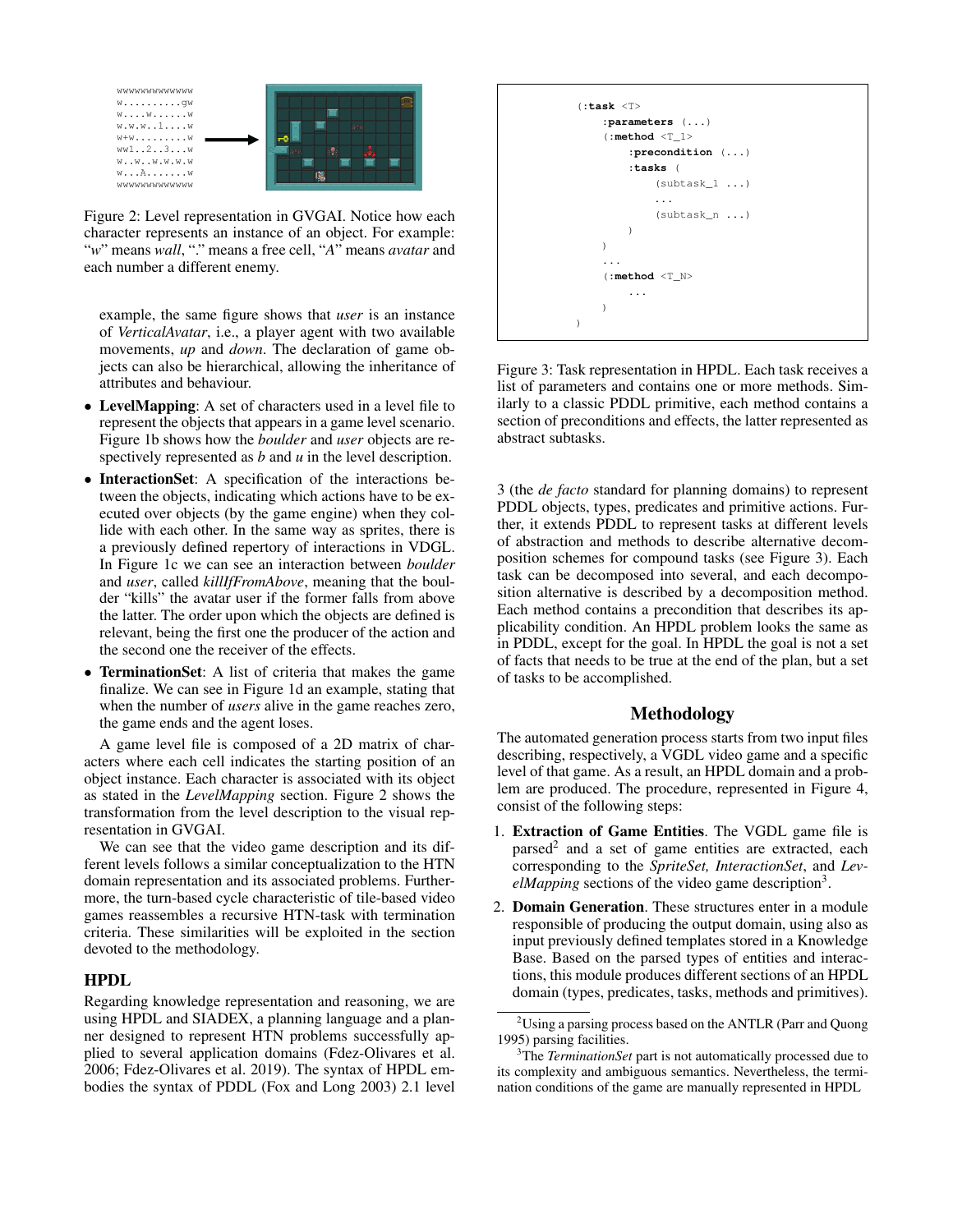

Figure 4: General parsing process for a video game.

- 3. Problem Generation. In a similar way, the structures parsed are provided as input, along with templates in the Knowledge Base, to a module in charge of producing the HPDL problem (objects, init state and goal).
- 4. Planning and execution. The planner uses both the domain and the problem generated to produce a plan for GV-GAI, where a basic replanning strategy has been defined to integrate an online planning and execution process in order to control the behaviour of the avatar representing the automated player. The online execution process is designed to cope with non-deterministic situations, since the domains produced are deterministic.

#### Game entities

The game entities represent the relevant concepts of a VGDL game description and are conveniently translated into objects of the HTN domain. Different information is extracted from each part of a VGDL description file:

- SpriteSet: The name and type of each object are parsed from this section. In addition, because the objects are defined hierarchically in the VGDL description, it is necessary to maintain this hierarchy between entities in the HPDL domain. Lastly, the functional parameters (like speed or movement directions, not the ones concerning the visual representation) are also parsed to specify the properties of the objects.
- InteractionSet: The type and the objects involved in each interaction are parsed and stored, as well as the role of



Figure 5: Automatically generated primitive for a movable object, updating the state of all the sprites of type *Missile*. In this case, the action checks the orientation of the instances and sets their position accordingly.

each object of the pair, either *producer* or *receiver* of the action representing the interaction.

• LevelMapping: The correspondences between the characters in the level description and the specific instances of the game objects are parsed in order to be able to produce the HPDL problem.

# Knowledge base

The Knowledge Base contains templates used to produce the tasks, predicates, methods and primitives that forms an HPDL domain, as well as the initial instantiated predicates included in a HPDL problem. These templates are gameindependent, and only related to the specific element they represent. Therefore, the Knowledge Base is organised in three sections:

• Sprites: This section of the Knowledge Base is concerned with the representation of objects in the game (not including the avatar). Each *sprite* results in a different *object* on HPDL and, depending on its type, additional primitives and predicates are included in the Knowledge Base. Furthermore, every *sprite* has HTN-functions (similarly to PDDL-functions) to represent its current and previous position. When treating with a movable object, primitives for the direction are also represented.

As an example, a *Missile* type object will produce primitives and predicates to update its movement in each game turn, moving only in the direction indicated by its parameters, as Figure 5 shows.

• Avatars: This section is concerned with a subset of sprites representing the automated players in the game. The actions represented for avatars in the Knowledge Base are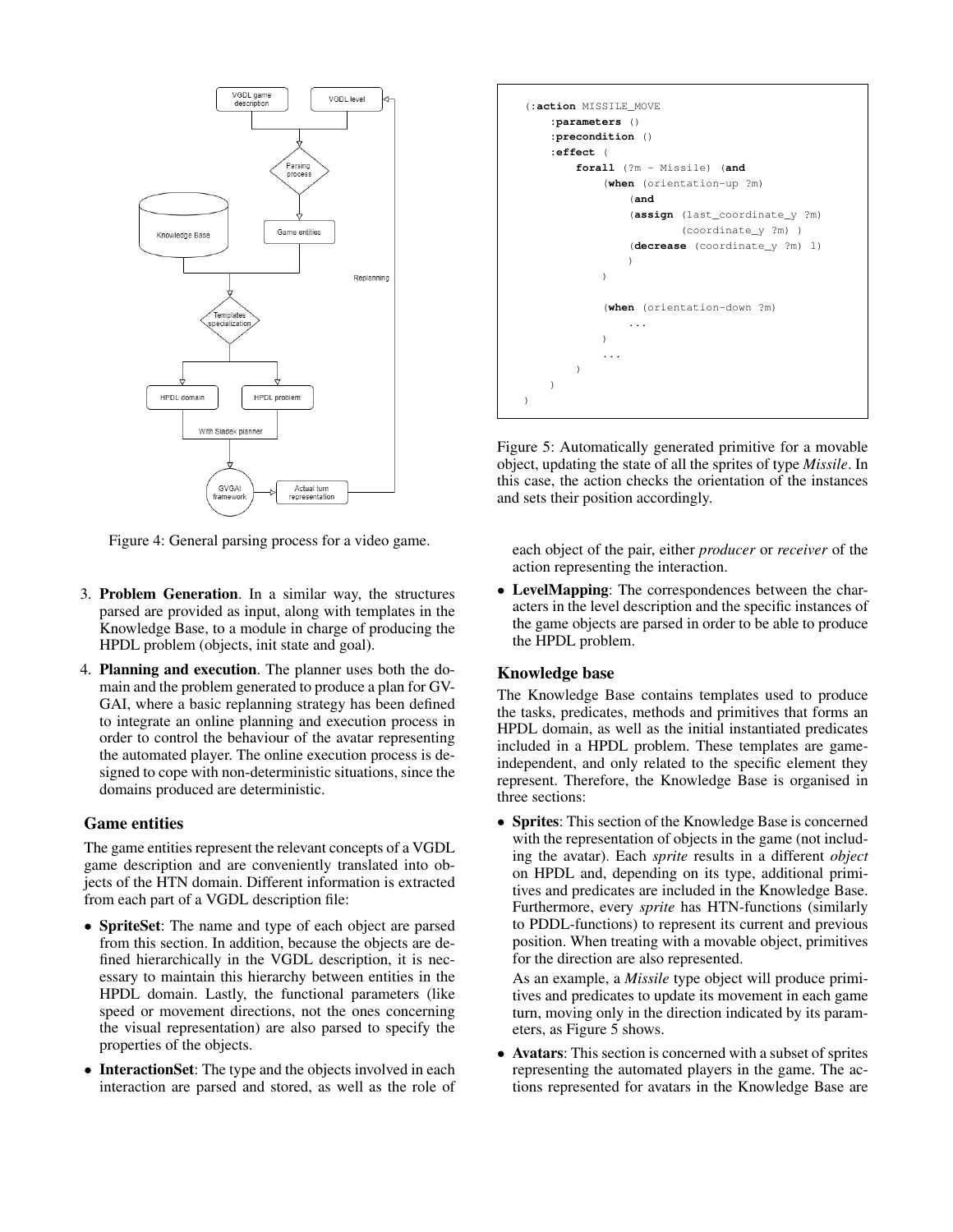```
(:action AVATAR_MOVE_UP
   :parameters (?a - <T>)
   :precondition (and
        (can-move-up ?a)
        (orientation-up ?a)
   )
   :effect (and
        (decrease (coordinate_x ?a) 1)
    )
)
```
Figure 6: Example of an action template for an avatar movement, where *T* indicates the avatar type.

```
(:action MOVING_WALL_STEPBACK
   :parameters (?x - moving ?y - Inmovable)
   :precondition (and
     (= (coordinate_x ?x) (coordinate_x ?y))
      (= (coordinate_y ?x) (coordinate_y ?y))
   )
   :effect (and
     (assign (coordinate_x ?x) (lastCoordinate_x ?x))
      (assign (coordinate_y ?x) (lastCoordinate_y ?x))
   \lambda)
```
Figure 7: Example of an interaction, called *stepBack*, involving a *moving* type object and a *wall* one, and resulting in the *moving* object going back to its previous position. It uses predicates to keep track of the actual and previous object coordinates.

limited for tile-based games with grid physics, usually including moves in the four cardinal directions and the possibility of using as a resource a previously defined *sprite* (for example, a sword that can kill enemies).

The Knowledge Base stores templates for each possible action of a VGDL avatar and knows which ones are available for each type. With these templates, and depending on the type of avatar, a simple strategy is included in the domain, although we encourage to manually define one focused on the objectives the agent is supposed to attain.

Figure 6 shows an example of an action template. After the parsing process where the avatar type is extracted, the variable *T* will be instantiated and the primitive included in the output domain.

• Interactions: This section stores templates for VGDL interactions, representing the collision of two objects in the same tile. Each one has particular primitive and method templates, with the resulting instantiation as shown in Figures 7 and 8. The method acts as a wrapper including extra verifications and better organisation in the domains.

```
(:method moving_wall_stepback
   :precondition (and
     (\text{not } (= (coordinate_x ?x) -1))(not (= (coordinate_x ?y) -1))
     ...
   )
   :tasks (
     (MOVING_WALL_STEPBACK ?x ?y)
     ...
   )
)
```
Figure 8: Method wrapper for the interaction in Figure 7. We include verifications of the objects position (-1 indicates they are not actually present in the level) to reduce the planner search time.

# Generating the output

Having the game entities and the templates returned from the Knowledge Base, it is necessary to make an instantiation before outputting the HPDL domain and problem. With this idea in mind, the output is divided by each file:

Domain generation Based on the templates from the Knowledge Base and the game entities from the parsing process, the domain is constructed as follows:

• **HPDL types**: For each child sprite, the hierarchy is reflected defining the parents as the object type. When reached a sprite without parent, its type defined in the VGDL file will be its HPDL type. All sprite types will inherit from the most generic object, in the HPDL case, a supertype called *Object*. This supertype allows us to generalize behaviour in predicates and functions.

Figure 9 shows an example of a hierarchy in one of the resulting domains. Every sprite (represented enclosed in a elipsis) inherits from its type, while these types inherit from the supertype Object.

• HPDL predicates and functions: It is necessary to keep two types of predicates: to know the orientation of all movable objects and to control when a movement is available for the agent.

As for the functions, it is needed to keep track of the former and actual position of each object (avatars and sprites). This is necessary because there are common interaction, like *stepBack*, that returns an object to its previous position when it collides with another. Additionally, it is important to maintain a counter of each type of object defined and the resources the avatar has obtained in order to keep track of the possible ending criteria.

• HPDL compound actions: A global task *Turn* is generated to represent the change of state of all the entities in a game-turn. Roughly speaking, this task represents the game forward model, thus enabling the planner the ability to reason about the game dynamics. This task is composed of two methods: one checking the ending criteria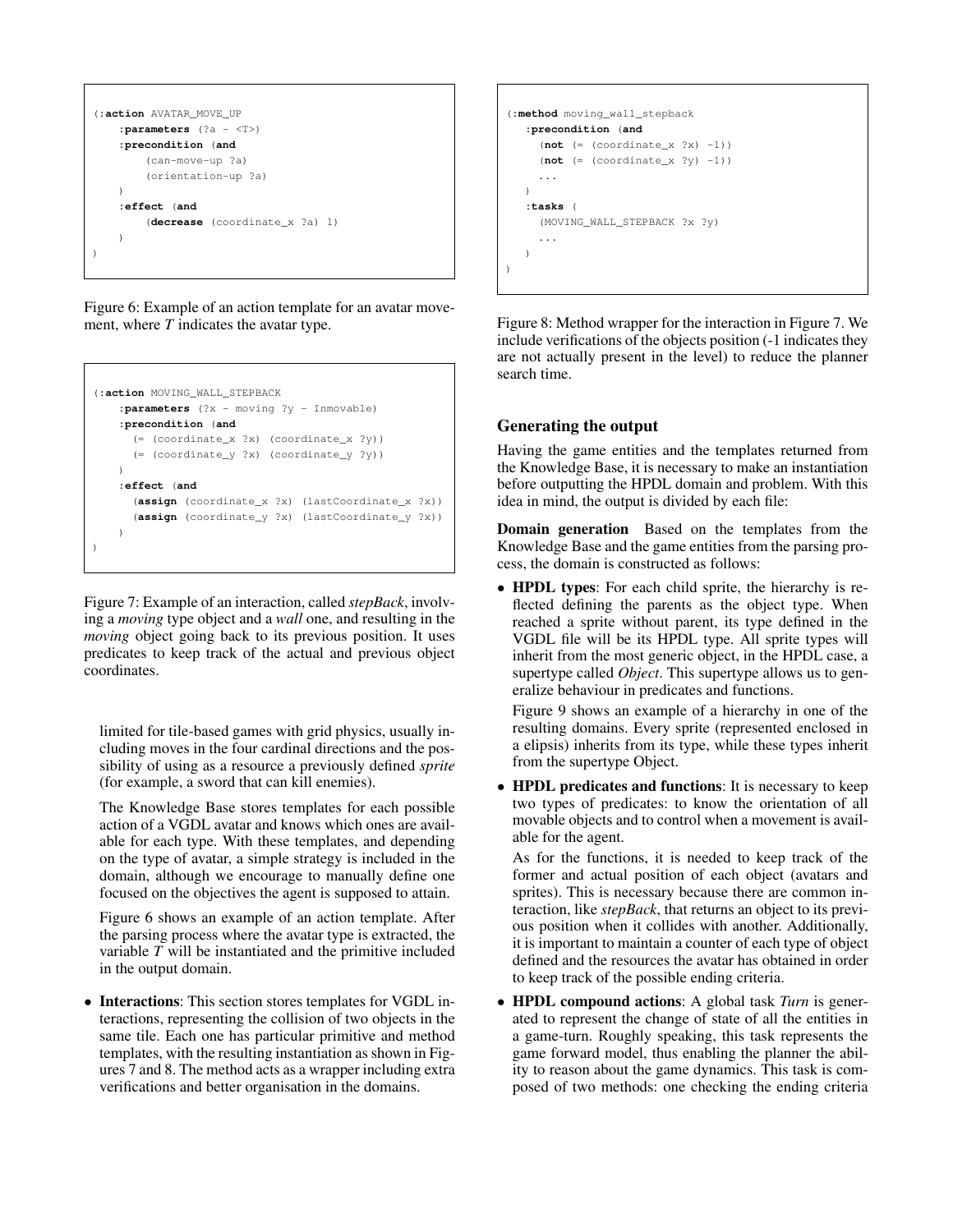

Figure 9: Representation of the game object hierarchy in an output domain for the game Sokoban.



Figure 10: Example of ending criteria for a domain. If any of the preconditions evaluate as true, the planner stops and return the actual plan.

and another invoking a series of subtasks with the specific game representation (further detailed in Subsection HPDL Turn). These subtasks consist of:

- A compound subtask that represents the avatar movements.
- A subtask with the changes of state of non-static sprites (movable object like bullets or missiles).
- A recursive task that checks all possible interactions in the game.
- **HPDL primitives**: The generation of primitives is structured as follows:
	- For each possible movement of the avatar an action is generated, plus one for the no-movement.
	- For the non-static sprites, a primitive representing the update of state is produced, as previously shown in Figure 5 for a *Missile* type object.
	- Finally, for each interaction a primitive is included to reproduce its effects, as in Figure 7. The precondition primarily checks the collision of objects, but depending on the type of interaction additional verifications may be included, like checking the orientation of the sprites.

Problem generation Similarly to the domain generation process, the problem is constructed with the help of the game entities and the Knowledge Base. For each character on the level description file, a new instance is created indicating its



Figure 11: Turn cycle represented in the domains.

position at the start of the game, and the counters are appropriately initialized. The goal will be the call to the recursive task *Turn*, where the ending criteria and the game cycle is defined. Figure 10 shows examples of two ending conditions used in the experimentation.

#### HPDL Turn

In classical (non HTN) the goal is a state description that has to be satisfied by a sequence of actions found by a search process, e.g. *the avatar must be on the exit door*. However, in HTN the goal is not a final state, but a set of tasks to be decomposed. Therefore, the task-goal in our HPDL problem consist only of a recursive task called *Turn*. This task provides additional knowledge to the planner about the game representation. However, because we tried to keep the process as general as possible, we did not include game-specific heuristic knowledge, and we considered the use of techniques to automatically extract it as part of Future Work. Specifically, this *Turn* task codifies the changes produced by avatars, sprites and interactions in a game cycle.

As shown in Figure 11, is divided in four subtasks:

• At the beginning of each turn, the termination criteria are checked. In case they are achieved, the planner stops with the current plan.

As we are only focusing on the representation of the dynamics, and not in winning the game, we used two conditions to determine the end of the planner search: a fixed number of calls to the task *Turn*; or when the quantity of avatars alive reached zero.

- Otherwise, a new cycle starts with the following procedure:
	- 1. A movement for the avatar is selected. By default it is chosen the first available action for the agent.
	- 2. The rest of objects update their situation.
	- 3. For each pair of objects it is checked if an interaction has been produced, invoking the corresponding primitive if true and updating the planning state as necessary.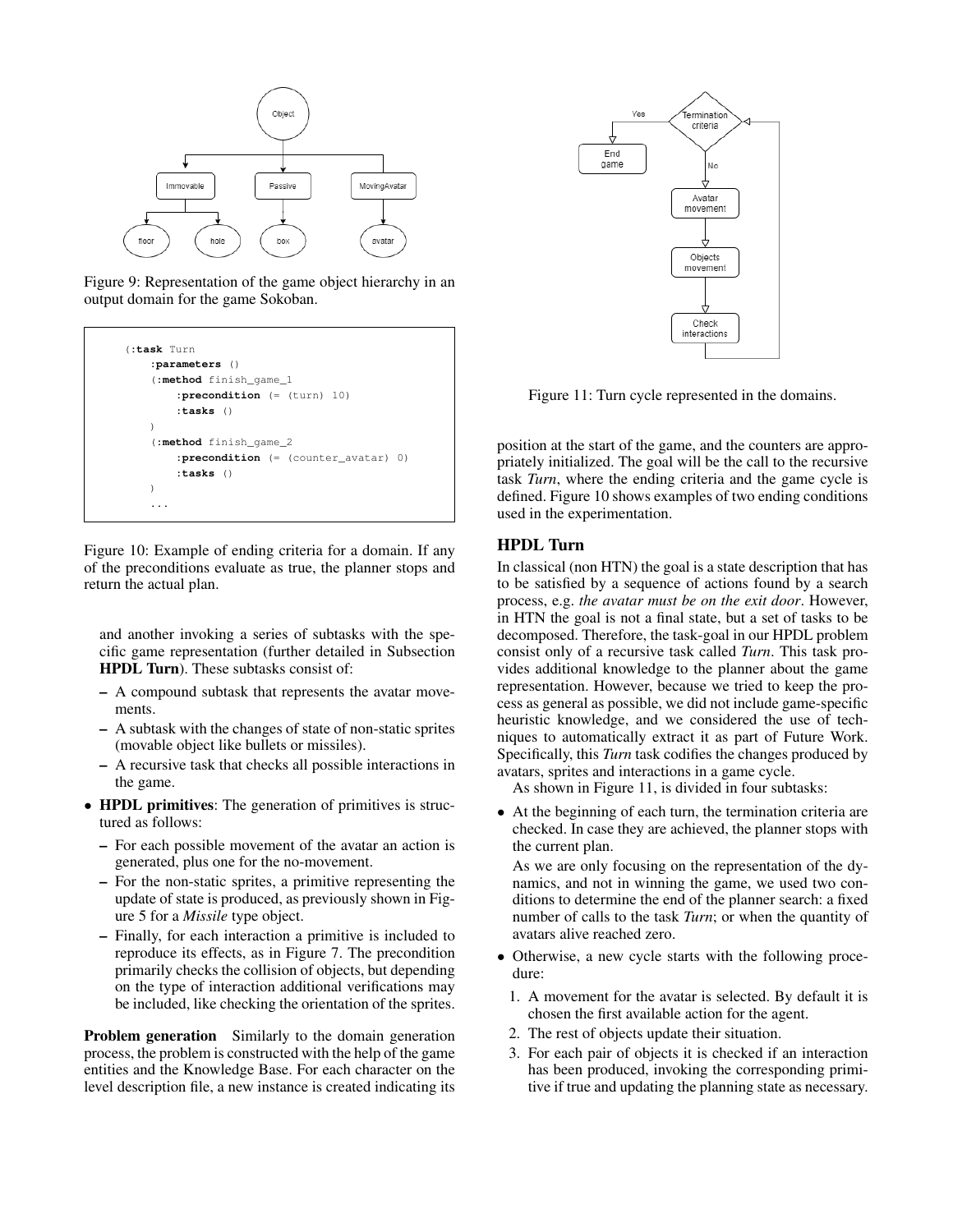|               | Syntax elements |              |         |       |            |            | Semantic elements |             |                 |               |              |
|---------------|-----------------|--------------|---------|-------|------------|------------|-------------------|-------------|-----------------|---------------|--------------|
|               | Primitives      | <b>Tasks</b> | Methods | lvpes | Supertypes | Predicates | <b>Functions</b>  | Determinism | Movable objects | Agent actions | Interactions |
| Sokoban       |                 |              |         |       |            |            |                   | Yes         | NC              |               |              |
| Brainman      |                 |              |         |       |            |            | ∸                 | Yes         | Yes             |               |              |
| <b>Aliens</b> |                 |              |         |       |            |            | ىمە               | No          | Yes             |               |              |
| Boulderdash   | 28              |              |         |       |            |            | ~~                | NC          | Yes             |               |              |

Figure 12: Syntax and semantic elements of the four domains produced.

### Replanning

For replanning, we integrate the parsing process as an agent in the GVGAI framework that updates the HTN problem wherever there are no more remaining movements for the avatar. This is simple because the representation of the actual state of the game in GVGAI follows a similar conceptualization as in VGDL.

With this process we are not only reducing the planning computation time (because we no longer require to plan for a great number of turns), but also helping the agent to face non-deterministic adversities.

### **Experiments**

It is important to note that we are only focused on extracting the video game dynamics in order to be handled by an HTN planner. We have intentionally obviated the generation of heuristic knowledge to come up with plans that solve the videogames. Because of that, the experimentation focuses on validating the HTN representation of the game dynamics, not in testing the quality of the plans.

We experimented with four different games, two puzzles games and two reactive games, containing different levels of determinism and non-determinism, of gradually increasing representation complexity. These games are:

- Sokoban. A puzzle game where the agent has to push all boxes into specific tiles on the map. The avatar cannot grab any box and must push it in the same direction it is facing. It features no NPCs or any kind of non-determinism, making Sokoban the most simple game from the ones we tested.
- Brainman. Another puzzle game consisting on making the agent go to the exit. As in Sokoban, in his way he must push the keys to open the doors. However, the keys act as missiles, meaning that when one is pushed it follows the same direction until it collides with something.
- Aliens. Adaptation of the classic arcade game, where the agent must kill all the aliens that spawn above him. In this version of the game the aliens move randomly to the sides and throw bombs to the avatar, making it highly nondeterministic and thus difficult to represent.
- Boulderdash. The objective is to collect nine gems and go to the exit. There are also enemies and falling boulders around the map to disturb the agent during his task. In occasions it is needed to use a shovel to make way through the level, but at the same time taking care not to make the boulders fall in undesired places.

Boulderdash is characterized by being strongly nondeterministic, multi-objective (in the sense that the avatar has to reach several subgoals and determine the order

| :action (AVATAR MOVE UP A0)<br>:action (BOULDER MOVE)<br>:action (DIAMOND AVATAR COLLECTRESOURCE x3 A0)<br>:action (BOULDER DIRT STEPBACK o2 w25)<br>:action (BOULDER DIAMOND STEPBACK 00 x1) | First turn  |
|-----------------------------------------------------------------------------------------------------------------------------------------------------------------------------------------------|-------------|
| :action (AVATAR MOVE UP A0)<br>:action (BOULDER MOVE)<br>:action (DIRT AVATAR KILLSPRITE z17 A0)<br>:action (BOULDER DIRT STEPBACK o2 w25)<br>:action (BOULDER DIAMOND STEPBACK 00 x1)        | Second turn |

Figure 13: Portion of a plan returned from the Siadex planner, representing two turns in the *Boulderdash* game. The first two primitives of each turn in this plan indicates the avatar and object movements, and the following three the interactions produced in the turn.

to achieve each one of them) and sometimes unsolvable, making it by far the most complex game of the four.

In addition to the same kind of experiments we made with the others games, for *Boulderdash* we manually defined an agent strategy to show the feasibility of the domain produced.

All of the games were treated with the same procedure: the group of templates representing the elements in the game were included in the Knowledge Base, and a compiling process was made from VGDL to an HPDL domain, consisting of a description of the game dynamics in form of primitives, tasks, methods, etc., and a naive agent strategy. This strategy chooses the first available move for the agent, without considering any objective. The next step for each game was to test it in multiple levels with the Siadex planner and the GVGAI framework.

As shown in Figure 13, the planner returns a serie of primitives including the avatar and the rest of sprites movements, and an action for each interaction produced in the turn. To transform this plan into GVGAI actions only the ones representing the avatar movement are needed, because the rest merely update the planning state in each turn.

To validate the domains, we followed a procedure where we followed the game execution in the planner state, verifying that the game dynamics were correctly represented. As an example, in Boulderdash we knew a boulder should go down until it collides with a solid object. Therefore, we visually corroborated that the boulder coordinates were accurately updated in the planner state, and the collision interaction was called whenever the boulder impacted with an object.

Further, with the GVGAI integration we checked that the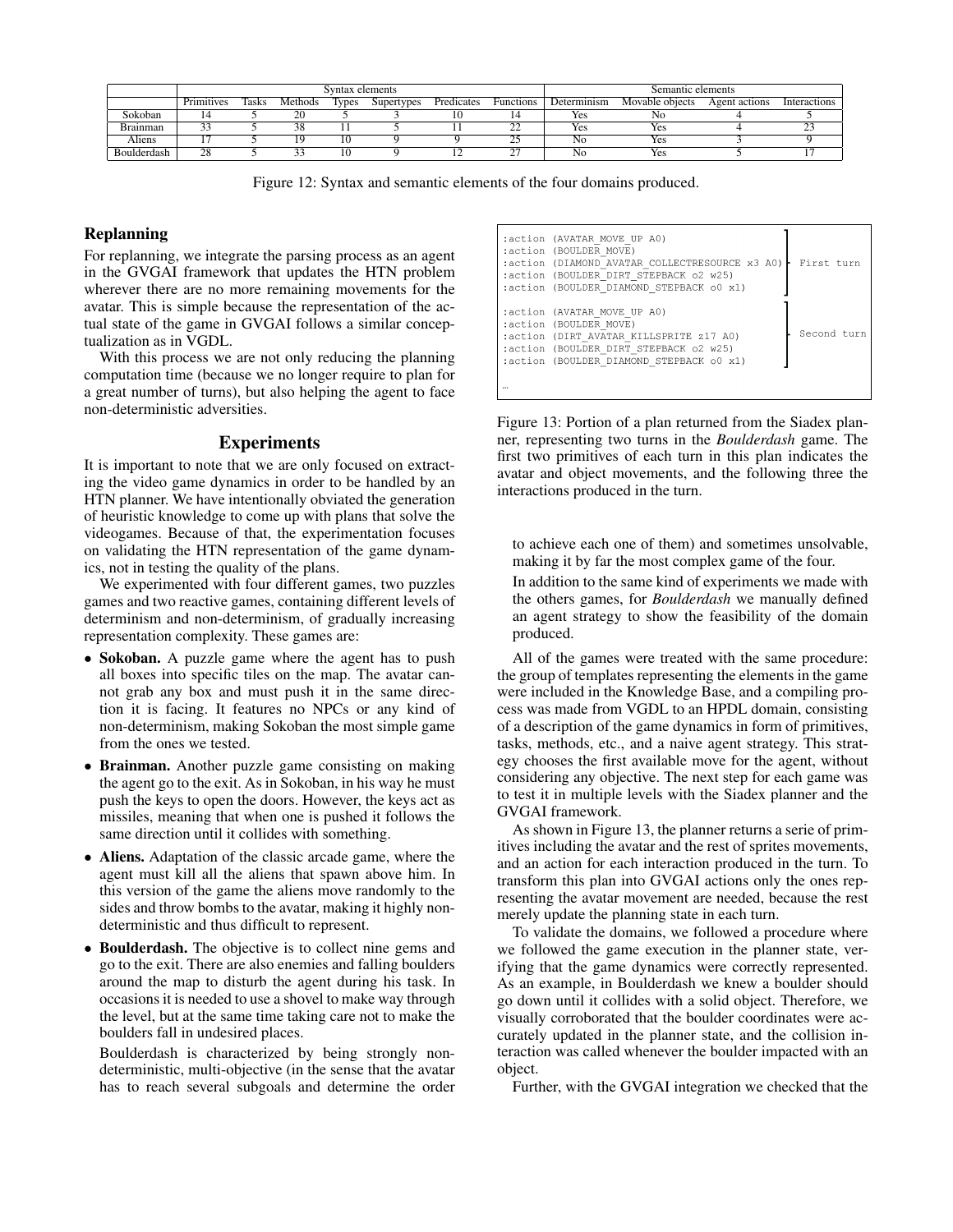|                    | Turns | Actions | Expansions | Time(s) |
|--------------------|-------|---------|------------|---------|
|                    | 10    | 14      | 2075       | 0.00999 |
| Sokoban            | 20    | 24      | 3945       | 0.01748 |
|                    | 50    | 54      | 9555       | 0.04111 |
|                    | 10    | 21      | 6049       | 2.08517 |
| <b>Brainman</b>    | 20    | 41      | 12279      | 3.49277 |
|                    | 50    | 101     | 30969      | 8.73218 |
|                    | 10    | 50      | 411        | 0.00499 |
| Aliens             | 20    | 100     | 821        | 0.01111 |
|                    | 50    | 250     | 2051       | 0.02489 |
|                    | 10    | 126     | 844178     | 36.4963 |
| <b>Boulderdash</b> | 20    | 196     | 1244760    | 55.2729 |
|                    | 50    | 257     | 1737375    | 72.6214 |

Figure 14: Details of executions of the different games. Each one was tested for 10, 20 and 50 turns, using the Siadex planner. Siadex uses a state-based forward search process (using DFS). Actions includes avatar, sprites and interactions changes of state. Expansions represent the number of times a method-decomposition process is applied in the search process.

outputted plans could fit appropriately within the game dynamics.

Figure 12 shows details of the domains produced, including the dimensions of each domain in number of tasks, predicates, etc. As well as the semantic characteristics of the games. Additionally, in Figure 14 we show the results of actions, expansions and the duration of different executions in each domain, for levels of similar complexity between games, precisely the first level of each game in the GVGAI framework.

From the tables we see that when the complexity of the game increases (seen in the number of interactions and types) the dimensions of its domain equally augments. Moreover, the bigger the number of interactions and objects defined, the bigger the dimensions of the domain produced.

Because non determinism was not represented in the domains, we see that puzzle games can be in some cases more computationally expensive than reactive ones. This shows us the drawback of not including non-determinism, but the dynamic events in these games makes large plans useless, and a reactive approach with replanning can produce much better results during execution.

Additionally, we created a handmade strategy for the Boulderdash game, showing us the feasibility of the domain in resolving subgoals. This strategy tries to attain the nearest gem for the agent, evading enemies and falling boulders when necessary, as shown in Figure 15.

# Conclusions and Future Work

In this paper we have presented an automated knowledge engineering process to generate a huge variety of HTN planning domains for video games. We have shown experimental results on 4 video games represented in the video game description language VGDL. Potentially, we are able to automatically generate as many HTN domains as contained in the video games repertory of the GVGAI framework



Figure 15: With the inclusion of a handmade strategy in the outputted domain, the agent is capable of attaining subgoals in *Boulderdash*. In this case, we can see the agent in the starting position of the level and after obtaining the four nearest gems.

(at present, more than one hundred). The process requires to represent behaviour patterns of avatars and objects in a Knowledge Base which are latter used as input by a compiling process, generating domains and problems ready to be used by an HTN planner. We estimate that we can save weeks of work for a knowledge engineer devoted to design planning-based deliberative agents to act on these video games.

However, we feel that this project still has some points that can be improved upon and be regarded as future work:

- *Representation of non-determinism*. This kind of situations appear frequently not only in video games, but also in real life problems. In some cases a continuous planning strategy integrating replanning with reactive behaviour can be enough to face this problem. Although if we aim to generate a flexible and self-contained domain, we think that the best approach is the introduction of nondeterministic planning approaches, as (Kuter et al. 2009).
- *A more complex agent strategy*. Even though we are capable of representing the dynamics of the games, we are facing the problem of integrating a learnt agent strategy, to solve video game goals, into the HTN domain generated by the knowledge based process here presented.

This is not an easy task, because we are no longer considering an unique parsing process. It is necessary to analyse the game and comprehend it. At present we are addressing the automated discovery of game strategies in two different lines, the techniques proposed in (Segura-Muros, Pérez, and Fernández-Olivares 2017) and the subgoal selecting architecture of (Núñez Molina, Fdez-Olivares, and Pérez 2020).

Furthermore, the quality of the results are affected by multiple factors, mainly by the planning language and the planner used. VGDL and HPDL are just proposed as candidates to experiment with the GVGAI framework. This process can be generalized for others HTN languages and other descriptions of objects and interactions that keep similar characteristic with the ones aforementioned. For our next steps we are focused on producing domains in languages as HDDL (Höller et al. 2019) and SHOP (Nau et al. 2003).

#### Acknowledgements

This research is being developed and partially funded by the Spanish MINECO R&D Project TIN2015-71618-R and RTI2018-098460-B-I00.